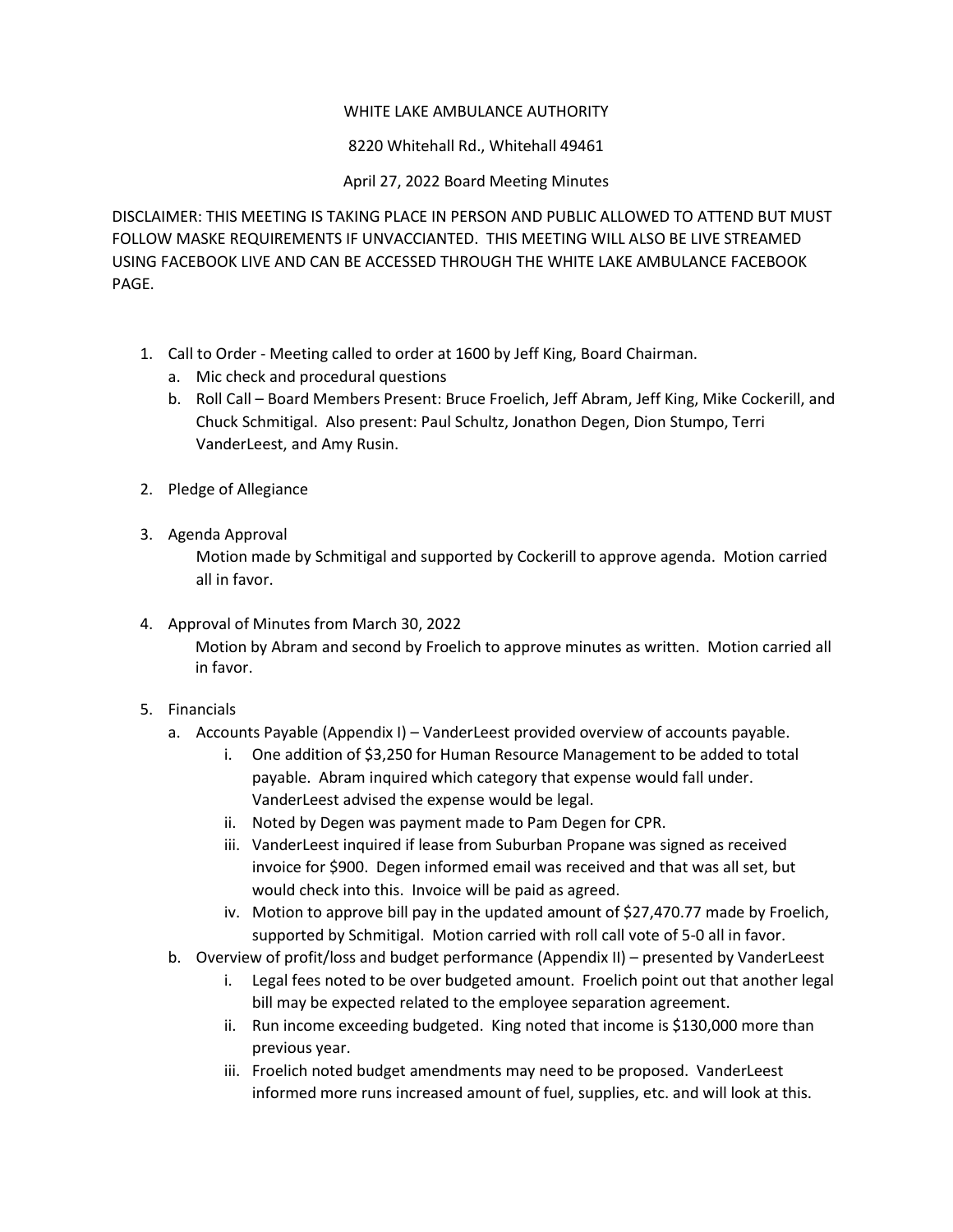- iv. Auto insurance reimbursement was place under line item 994 miscellaneous income.
- c. Balance Sheet (Appendix III) presented by VanderLeest
	- i. Discussion on matured CD; currently moved to savings.
	- ii. VanderLeest and Degen discussed options with Shelby State Bank as over FDIC limit at PCN Bank. Will investigate options further.
- d. Millage (Appendix IV)
	- i. Review and discussion of millage payments received.
	- ii. King suggested checking with Blue Lake Township Treasurer as she may have thoughts and suggestions.
- 6. Financial Officer Report
	- a. Billed Transport volume for March was 99.
	- b. Call Revenue \$71,374.26. Stumpo pointed out this was increased related to fourth quarter income received.
		- i. King inquired on delinquent bills. VanderLeest and Degen informed bills are sent out three times then forwarded to VanderLeest, Degen, and Stumpo to review for decision on taking to collections or writing off.
		- ii. Schmitigal noted recent TV program advised the public not to pay the first medical bill they received as the amount will go down with rebilling. Degen stated WLAA only changes bill amounts when the party calls to declare a hardship.
- 7. Personnel Committee

Abram announced a separation agreement was sent via certified mail and emailed to employee with deadline of May 4, 2022. Stumpo advised letter was received by employee.

- 8. Director's Report
	- a. Run Review Call response time was and average of 11 minutes overall, 7.83 minutes for White Lake area, and 6.9 minutes for priority one calls.
		- i. Incentive pay at ProMed has ended, WLAA may be needed to assist more.
		- ii. No further progress with Fruitland Township at this time.
		- iii. Medic 42 will need seat moved to provide more space and new bumper.
		- iv. King inquired on use of pick-up truck. Degen informed was received through a grant and used to haul the mass casualty trailer. Minimal cost for maintenance, however, will need new tire rims.
		- v. No changes to PPE protocols at this time.
	- b. Website up and running
		- i. Minutes moving forward will be posted on the website. Board consensus is non-signed minutes can be posted.
		- ii. Other materials board would like posted: Abram suggested calendar for events. Degen advised there is line listing of events, will look into calendar. Board declined to have their pictures posted on website next to their names and contact information.
	- c. EMS week coming up in May